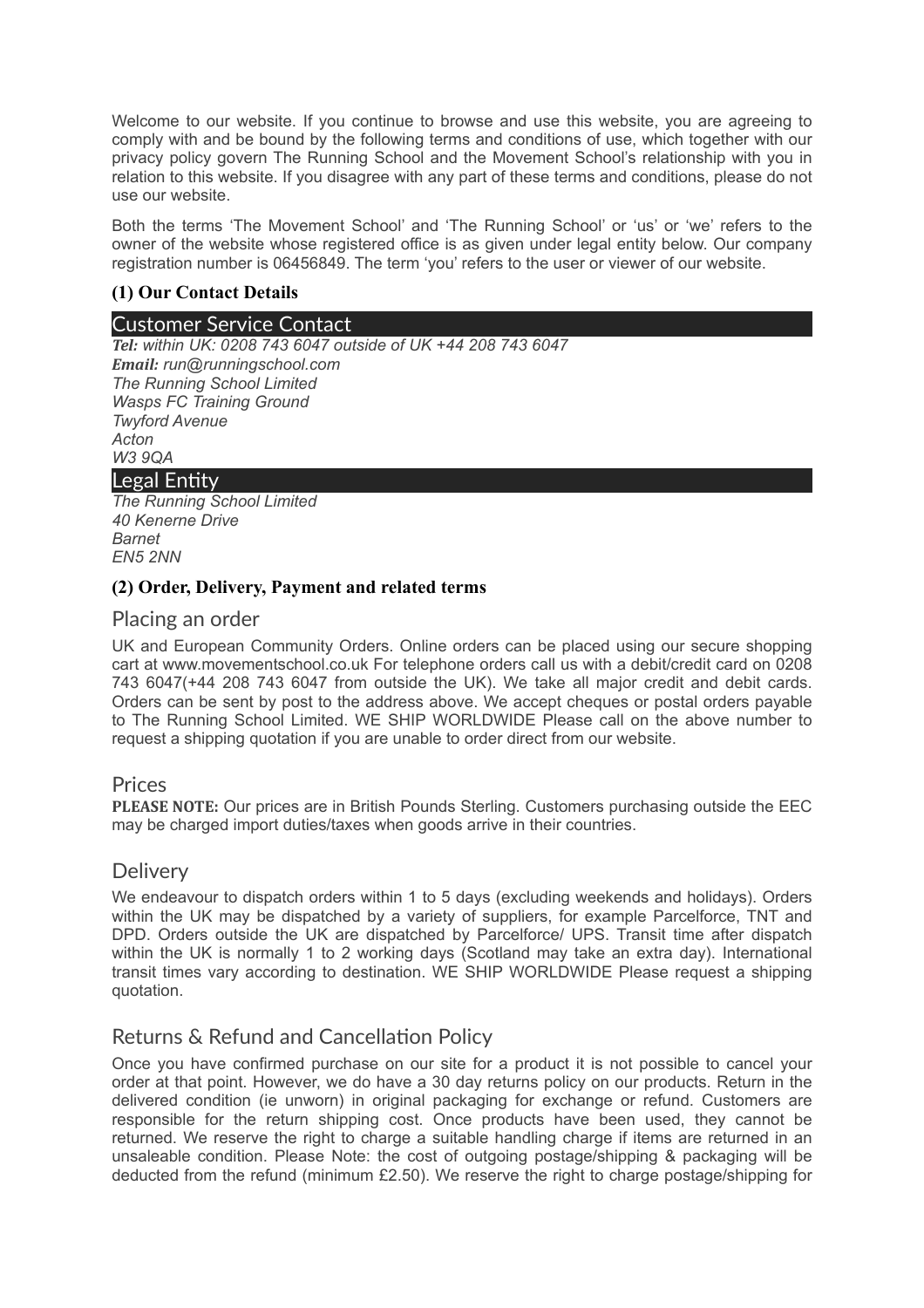re-delivery of orders. If products are received damaged, we must be notified in writing within 7 days from receipt.

# Cancellation Policy for Education Courses

Full refund if cancellation is received at least 15 days before course date. No refund if cancellation is received within 14 days of course start date, however transfer to another course date is available.

# Product Specifications

We reserve the right to change product specifications and prices without notice.

# Product Guarantees

Product guarantees are for fair wear and tear, we reserve the right to refuse goods that have been used inappropriately, abused or mistreated. Please notify us in writing if there is a problem with a product within the guarantee period. Please provide a proof of purchase, product guarantees are only valid for the original buyer, they do not apply for goods passed

# Safety

Consult your physician before beginning any physical training program or using any new physical training equipment. Do not perform exercises that cause injury or irritation to a pre-existing injury or medical condition.

### **(3) Movement School and Running School Sessions**

- All cancellations must be made by phone (you may leave a message on our answer machine) at least 24 hours prior to your appointment time. Or by email 48 hours before your appointment time. Failure to do this will result in you being charged in full for the appointment.
- All payments need to be made upfront. You are responsible for full payment of the sessions booked, any shortfall in payment will be charged to your credit card account. Notification will always be given before any payments are processed.
- Our 6 session blocks are subject to a 10 week expiry. In effect we provide 10 weeks from the first session to complete your sessions. The 12 and 18 session blocks are subject to a 18 week expiry from the first session. Any sessions pre-paid will be void after these time frames.
- Sessions are not transferable to any other person.
- All purchases are valid for 12 months from purchase date. Any sessions pre-paid will be void after these time frames.

# How do we work?

We have developed a coaching methodology which utilises accelerated learning techniques using auditory, visual and kinaesthetic learning cues. We try where possible, to work to a ratio of one coach to two or three people, as our experience and scientific research has shown that we learn quicker and better when we practise in a group environment, practice and then observe a movement pattern and interact with other athletes

The coach always observes and corrects any movement patterns on an individual basis and discusses Home exercise programmes and individual technique We always use a work to rest ratio of 1:3 so you will always get a similar "Coaching to rest period" if you are working on your own or in a group or two or three athletes.

• If you have been injured and you have to delay your sessions for a period of time please notify the Running School team.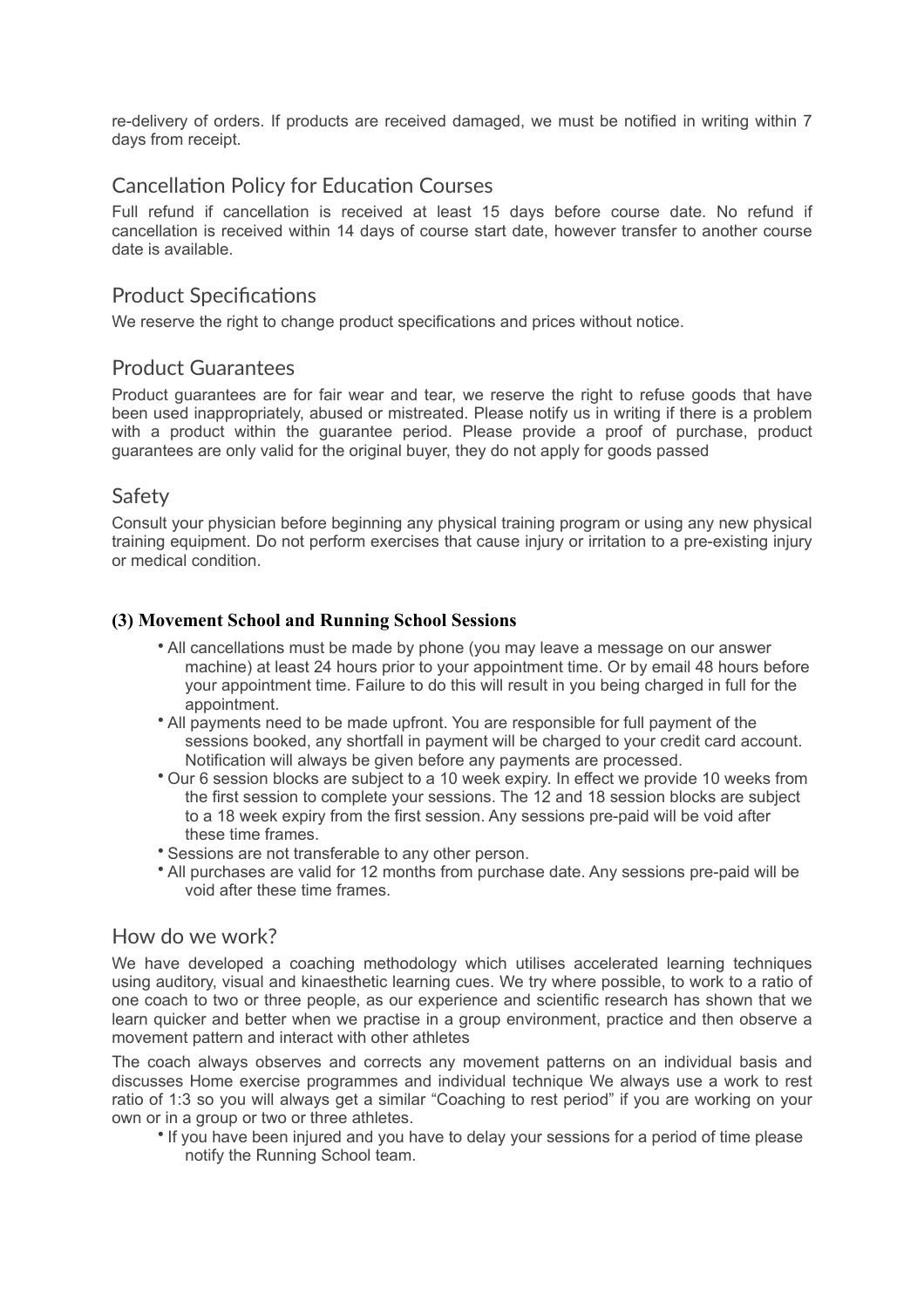- Refund Policy. Most of the preparation and individual programme development Video analysis and the Running School handbook are prepared upfront after your Biomechanical Analysis. Therefore refunds or credits will be issued as follows
	- Six Block sessions
		- Notification after BMA session 50% credit
		- Notification after 2 sessions 25% Credit. No refunds after 2 sessions
	- 12 & 18 Block sessions
		- Notification after 3 sessions 50% credit
		- Notification after 6 sessions 25% credit<br>• No refunds after 6 sessions
		- No refunds after 6 sessions.

#### **(4) Online Sessions**

All information on or purchased through this website is confidential and the property of The Running School Ltd. and cannot be duplicated, copied or used in any way other than for use by the user and user's coaches and family for evaluation of the user's biomechanical analysis and implementation of The Running School Ltd. Any duplication, reproduction or reuse of this information by any individual is strictly prohibited without the written consent The Running School Ltd.

Before participating in any physical activity or exercise programme, you should seek permission and advice from a medical professional. The Running School Ltd. is not responsible for any injuries that may be caused from the use of this programme or by following the guidance of the The Running School Ltd. workouts, exercises, or drills. By accessing The Running School Ltd. website, you accept these terms.

https://runningschool.com does not offer medical advice. https://runningschool.com provides exercise and drill information, videos, and content published over the internet and is intended only to assist users in their running and cross-training efforts. The content appearing on or purchased from https://runningschool.com is not intended to be a substitute for, and should not be construed as, professional medical advice, diagnosis, consultation, evaluation or treatment. The Running School Ltd. recommends that any and all users use common sense when making use of any information on https://runningschool.com. Every individual's fitness, needs and abilities are unique, and not all exercises or activities described on https://runningschool.com Site are suitable for everyone. As such, The Running School Ltd. recommends that users of the https://runningschool.com site exercise caution when performing all drills, exercises, and workouts. You are urged and advised to seek the advice of a qualified health provider before beginning any dietary, fitness or health-related effort or regimen, following any training instructions you receive through the https://runningschool.com site. The https:// runningschool.com site is intended for use only by healthy adult individuals. All services for minors under the age of 18 need the written consent of their parent/guardian. https:// runningschool.com is not intended for use by pregnant women, or individuals with Type 1 diabetes or any other medical or nutritional condition. Such individuals are specifically warned to seek professional medical advice prior to initiating any form of dietary, fitness or health-related effort or regimen. The Running School Ltd. cannot give you medical advice or diagnosis through https://runningschool.com; any evaluation and diagnosis must be performed in a clinical setting. Always seek the advice of your physician or other qualified health provider with any questions you may have regarding a medical condition. Never disregard professional medical advice or delay in seeking it because of something you have read or heard on https://runningschool.com If you feel discomfort or pain, immediately stop the activity causing such discomfort or pain. Reliance on any information provided by https://runningschool.com, The Running School Ltd. employees, and others appearing on the https://runningschool.com site is solely at your own risk.

# Limitation of Liability

In no event will The Running School Ltd. be liable to any party for any direct, indirect, and incidental, special, exemplary, or consequential damages of any type whatsoever related to or arising from this website or any use of this website. Along with any site or resource linked to,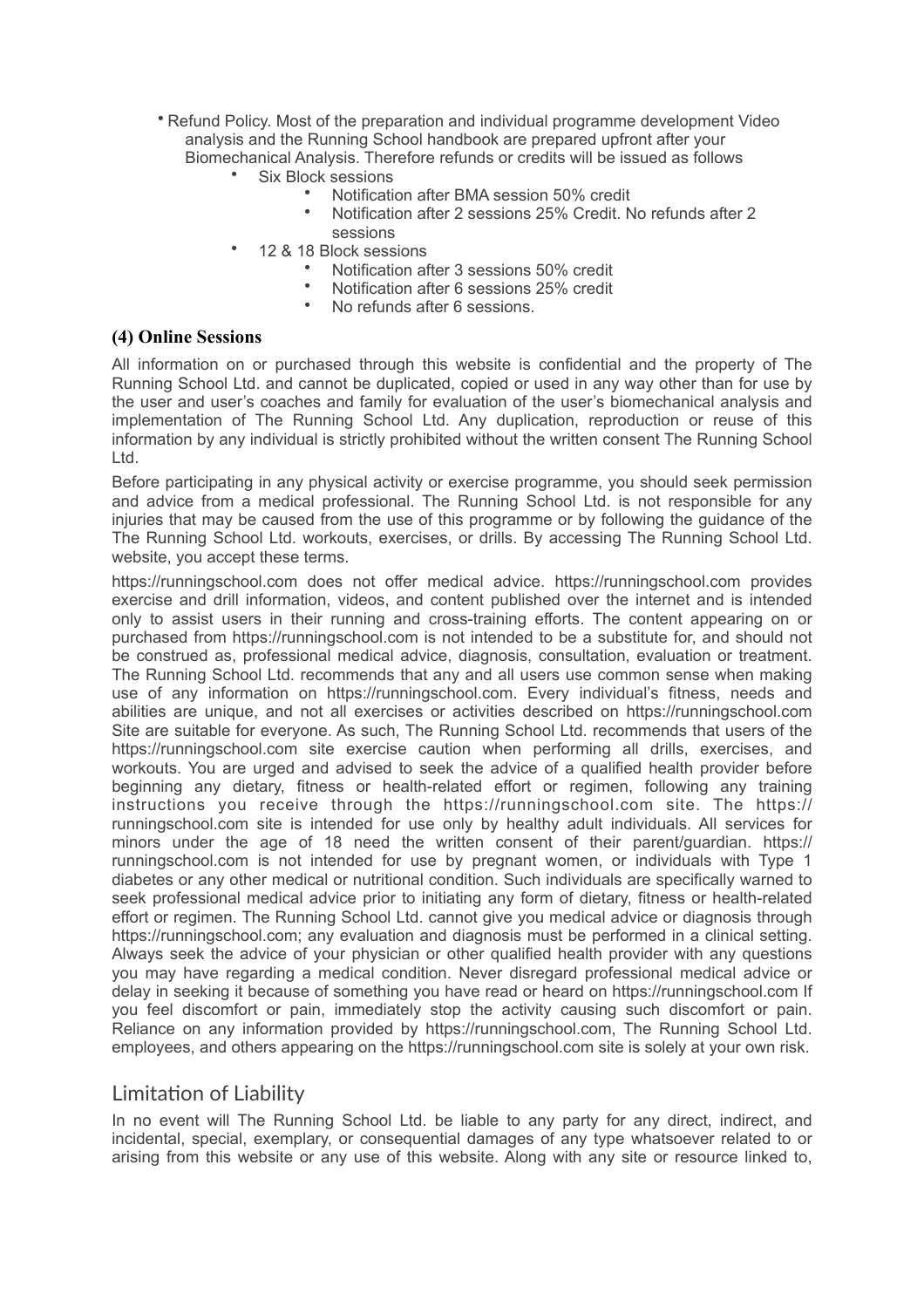referenced, or accessed through this web site, or for the use or downloading of, or access to, any materials, information, products or services.

# Waiver of Liability

By participating in any and all activities The Running School Ltd. offers, I indicate that I have read and understand this Waiver of Liability and terms of use. I am aware that this is a waiver and a release of liability and I voluntarily agree to its terms.

- 1. As the participant, I, on behalf of myself, recognize and acknowledge that there are risks of physical injury and I, on behalf of myself, agree to assume the full risk of any injuries (including death), damages or loss which I, on behalf of myself, may sustain as a result of participating in any and all activities arising out of, connected with or in any way associated with my use of The Running School Ltd. I, on behalf of myself, acknowledge that participation and use of The Running School Ltd. activities is voluntary.
	- 2. I, on behalf of myself, do hereby fully release and discharge The Running School Ltd. and its employees and the sponsors and those whose facilities are being used for this program (collectively, the "Released Parties") from any and all liability, claims and causes of action from injuries or illness (including death), damages or loss which I, on behalf of myself, may have or which may accrue to me on account of participation in all activities utilizing the facility. This is a complete and irrevocable release and waiver of liability. Specifically and without limitation, I, on behalf of myself, hereby release the Released Parties from any liability, claim, or cause of action arising out of the Released Parties' negligence. I, on behalf of myself, covenant not to sue the Released Parties for any alleged liabilities, claims, or causes of action released hereunder
	- 3. In the event of any emergency or injury, I, on behalf of myself, authorize the Released Parties to secure from any licensed hospital, physician and/or medical personnel any treatment deemed necessary for my immediate care and agree that I, on behalf of myself, will be responsible for payment of any and all medical services rendered.
	- 4. I hereby acknowledge my responsibility in communicating any physical and psychological concerns that might conflict with participation in activity. I acknowledge that I am physically fit and mentally capable of performing the physical activity I choose to participate in.

After having read this waiver and knowing these facts, and in consideration of acceptance of my participation and The Running School Ltd. furnishing services to me, I agree, for myself and anyone entitled to act on my behalf, to HOLD HARMLESS, WAIVE AND RELEASE The Running School Ltd., its owners, employees, organizers, representatives, and successors from any responsibility, liabilities, demands, or claims of any kind arising out of my participation in The Running School Ltd. exercises, programs and/or events.

# **Privacy Policy**

We are very delighted that you have shown interest in our enterprise. Data protection is of a particularly high priority for the management of the The Running School LTD. The use of the Internet pages of the The Running School LTD is possible without any indication of personal data; however, if a data subject wants to use special enterprise services via our website, processing of personal data could become necessary. If the processing of personal data is necessary and there is no statutory basis for such processing, we generally obtain consent from the data subject.

The processing of personal data, such as the name, address, e-mail address, or telephone number of a data subject shall always be in line with the General Data Protection Regulation (GDPR), and in accordance with the country-specific data protection regulations applicable to the The Running School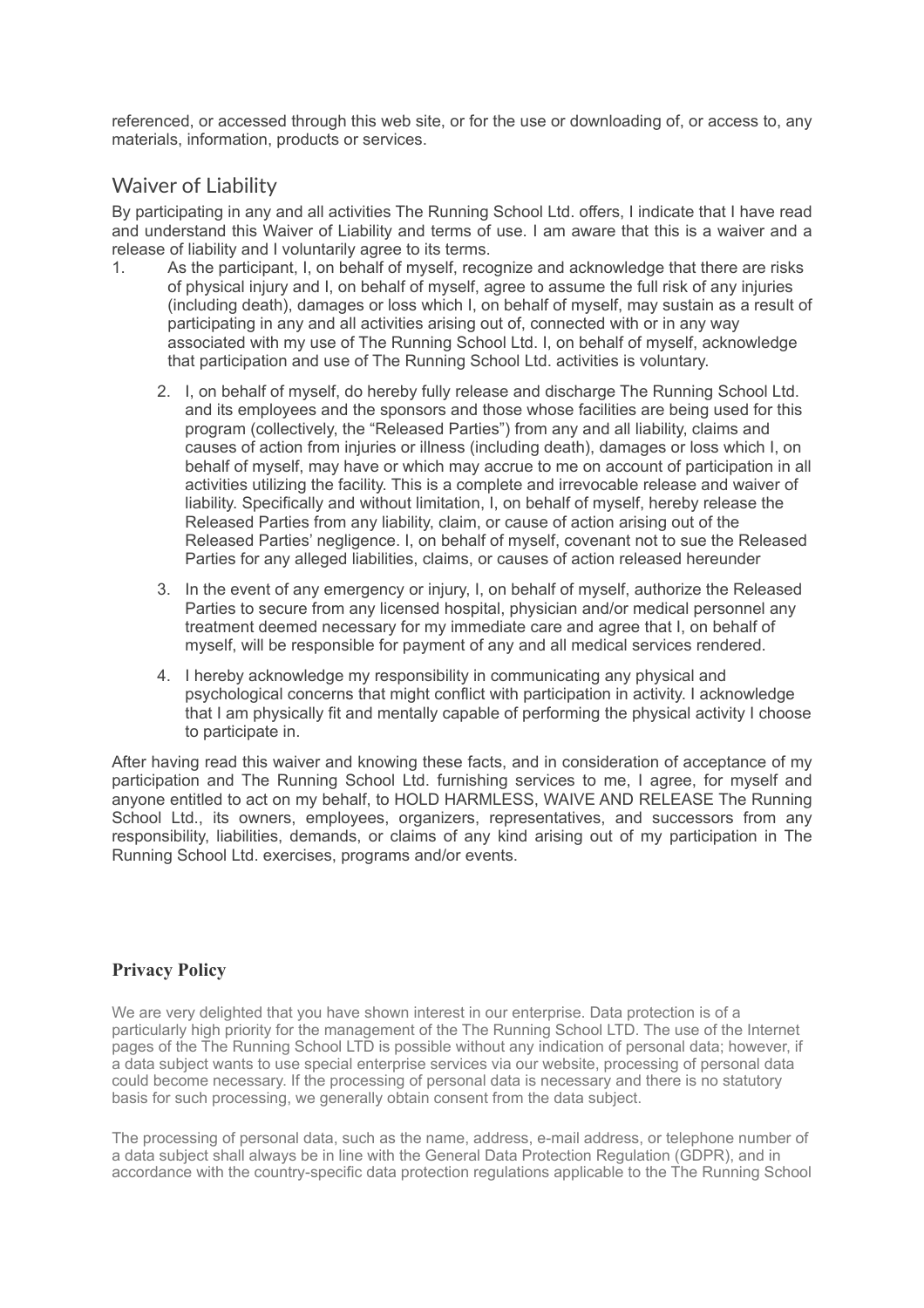LTD. By means of this data protection declaration, our enterprise would like to inform the general public of the nature, scope, and purpose of the personal data we collect, use and process. Furthermore, data subjects are informed, by means of this data protection declaration, of the rights to which they are entitled.

As the controller, the The Running School LTD has implemented numerous technical and organizational measures to ensure the most complete protection of personal data processed through this website. However, Internet-based data transmissions may in principle have security gaps, so absolute protection may not be guaranteed. For this reason, every data subject is free to transfer personal data to us via alternative means, e.g. by telephone.

#### **1. Definitions**

The data protection declaration of the The Running School LTD is based on the terms used by the European legislator for the adoption of the General Data Protection Regulation (GDPR). Our data protection declaration should be legible and understandable for the general public, as well as our customers and business partners. To ensure this, we would like to first explain the terminology used.

In this data protection declaration, we use, inter alia, the following terms:

# • **a) Personal data**

Personal data means any information relating to an identified or identifiable natural person ("data subject"). An identifiable natural person is one who can be identified, directly or indirectly, in particular by reference to an identifier such as a name, an identification number, location data, an online identifier or to one or more factors specific to the physical, physiological, genetic, mental, economic, cultural or social identity of that natural person.

# • **b) Data subject**

Data subject is any identified or identifiable natural person, whose personal data is processed by the controller responsible for the processing.

# • **c) Processing**

Processing is any operation or set of operations which is performed on personal data or on sets of personal data, whether or not by automated means, such as collection, recording, organisation, structuring, storage, adaptation or alteration, retrieval, consultation, use, disclosure by transmission, dissemination or otherwise making available, alignment or combination, restriction, erasure or destruction.

# • **d) Restriction of processing**

Restriction of processing is the marking of stored personal data with the aim of limiting their processing in the future.

# • **e) Profiling**

Profiling means any form of automated processing of personal data consisting of the use of personal data to evaluate certain personal aspects relating to a natural person, in particular to analyse or predict aspects concerning that natural person's performance at work, economic situation, health, personal preferences, interests, reliability, behaviour, location or movements.

# • **f) Pseudonymisation**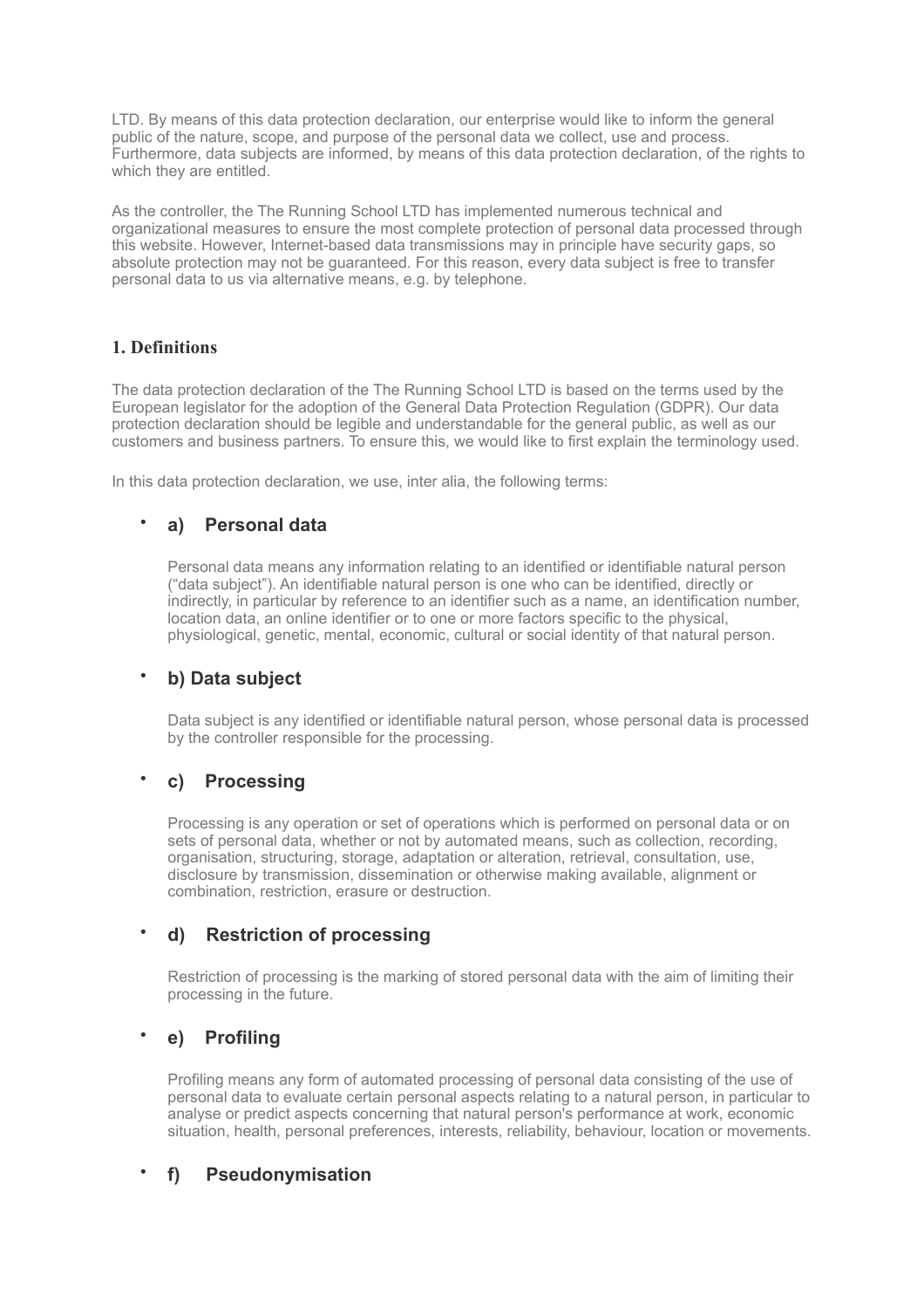Pseudonymisation is the processing of personal data in such a manner that the personal data can no longer be attributed to a specific data subject without the use of additional information, provided that such additional information is kept separately and is subject to technical and organisational measures to ensure that the personal data are not attributed to an identified or identifiable natural person.

# • **g) Controller or controller responsible for the processing**

Controller or controller responsible for the processing is the natural or legal person, public authority, agency or other body which, alone or jointly with others, determines the purposes and means of the processing of personal data; where the purposes and means of such processing are determined by Union or Member State law, the controller or the specific criteria for its nomination may be provided for by Union or Member State law.

# • **h) Processor**

Processor is a natural or legal person, public authority, agency or other body which processes personal data on behalf of the controller.

# • **i) Recipient**

Recipient is a natural or legal person, public authority, agency or another body, to which the personal data are disclosed, whether a third party or not. However, public authorities which may receive personal data in the framework of a particular inquiry in accordance with Union or Member State law shall not be regarded as recipients; the processing of those data by those public authorities shall be in compliance with the applicable data protection rules according to the purposes of the processing.

# • **j) Third party**

Third party is a natural or legal person, public authority, agency or body other than the data subject, controller, processor and persons who, under the direct authority of the controller or processor, are authorised to process personal data.

# • **k) Consent**

Consent of the data subject is any freely given, specific, informed and unambiguous indication of the data subject's wishes by which he or she, by a statement or by a clear affirmative action, signifies agreement to the processing of personal data relating to him or her.

#### **2. Name and Address of the controller**

Controller for the purposes of the General Data Protection Regulation (GDPR), other data protection laws applicable in Member states of the European Union and other provisions related to data protection is:

The Running School LTD

The Running School, Wasps FC Training, Twyford Avenue

W3 9QA London

United Kingdom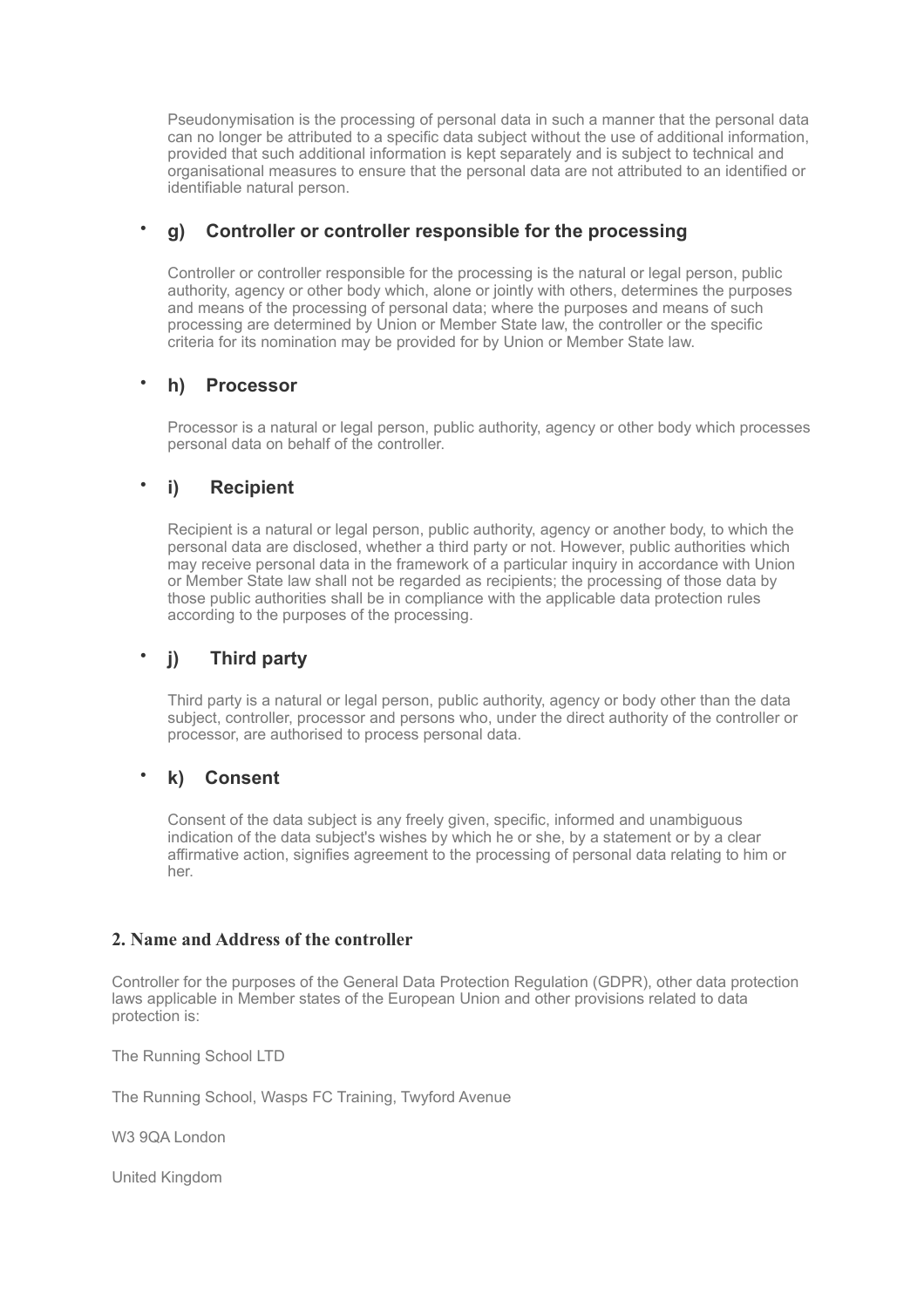Phone: 02087436047

Email: run@runningschool.com

Website: www.runningschool.com

### **3. Cookies**

The Internet pages of the The Running School LTD use cookies. Cookies are text files that are stored in a computer system via an Internet browser.

Many Internet sites and servers use cookies. Many cookies contain a so-called cookie ID. A cookie ID is a unique identifier of the cookie. It consists of a character string through which Internet pages and servers can be assigned to the specific Internet browser in which the cookie was stored. This allows visited Internet sites and servers to differentiate the individual browser of the dats subject from other Internet browsers that contain other cookies. A specific Internet browser can be recognized and identified using the unique cookie ID.

Through the use of cookies, the The Running School LTD can provide the users of this website with more user-friendly services that would not be possible without the cookie setting.

By means of a cookie, the information and offers on our website can be optimized with the user in mind. Cookies allow us, as previously mentioned, to recognize our website users. The purpose of this recognition is to make it easier for users to utilize our website. The website user that uses cookies, e.g. does not have to enter access data each time the website is accessed, because this is taken over by the website, and the cookie is thus stored on the user's computer system. Another example is the cookie of a shopping cart in an online shop. The online store remembers the articles that a customer has placed in the virtual shopping cart via a cookie.

The data subject may, at any time, prevent the setting of cookies through our website by means of a corresponding setting of the Internet browser used, and may thus permanently deny the setting of cookies. Furthermore, already set cookies may be deleted at any time via an Internet browser or other software programs. This is possible in all popular Internet browsers. If the data subject deactivates the setting of cookies in the Internet browser used, not all functions of our website may be entirely usable.

#### **4. Collection of general data and information**

The website of the The Running School LTD collects a series of general data and information when a data subject or automated system calls up the website. This general data and information are stored in the server log files. Collected may be (1) the browser types and versions used, (2) the operating system used by the accessing system, (3) the website from which an accessing system reaches our website (so-called referrers), (4) the sub-websites, (5) the date and time of access to the Internet site, (6) an Internet protocol address (IP address), (7) the Internet service provider of the accessing system, and (8) any other similar data and information that may be used in the event of attacks on our information technology systems.

When using these general data and information, the The Running School LTD does not draw any conclusions about the data subject. Rather, this information is needed to (1) deliver the content of our website correctly, (2) optimize the content of our website as well as its advertisement, (3) ensure the long-term viability of our information technology systems and website technology, and (4) provide law enforcement authorities with the information necessary for criminal prosecution in case of a cyberattack. Therefore, the The Running School LTD analyzes anonymously collected data and information statistically, with the aim of increasing the data protection and data security of our enterprise, and to ensure an optimal level of protection for the personal data we process. The anonymous data of the server log files are stored separately from all personal data provided by a data subject.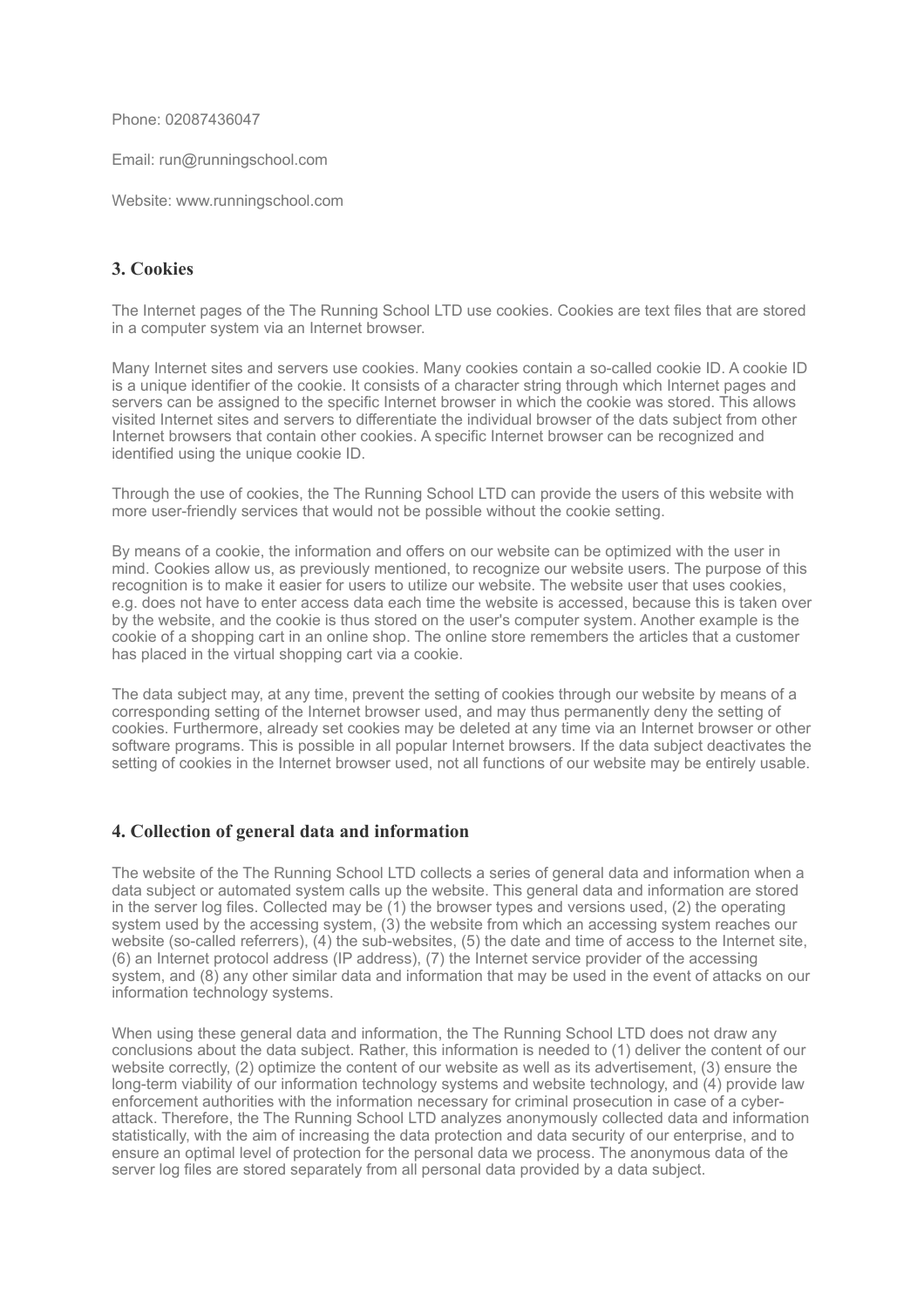### **5. Registration on our website**

The data subject has the possibility to register on the website of the controller with the indication of personal data. Which personal data are transmitted to the controller is determined by the respective input mask used for the registration. The personal data entered by the data subject are collected and stored exclusively for internal use by the controller, and for his own purposes. The controller may request transfer to one or more processors (e.g. a parcel service) that also uses personal data for an internal purpose which is attributable to the controller.

By registering on the website of the controller, the IP address—assigned by the Internet service provider (ISP) and used by the data subject—date, and time of the registration are also stored. The storage of this data takes place against the background that this is the only way to prevent the misuse of our services, and, if necessary, to make it possible to investigate committed offenses. Insofar, the storage of this data is necessary to secure the controller. This data is not passed on to third parties unless there is a statutory obligation to pass on the data, or if the transfer serves the aim of criminal prosecution.

The registration of the data subject, with the voluntary indication of personal data, is intended to enable the controller to offer the data subject contents or services that may only be offered to registered users due to the nature of the matter in question. Registered persons are free to change the personal data specified during the registration at any time, or to have them completely deleted from the data stock of the controller.

The data controller shall, at any time, provide information upon request to each data subject as to what personal data are stored about the data subject. In addition, the data controller shall correct or erase personal data at the request or indication of the data subject, insofar as there are no statutory storage obligations. The entirety of the controller's employees are available to the data subject in this respect as contact persons.

#### **6. Contact possibility via the website**

The website of the The Running School LTD contains information that enables a quick electronic contact to our enterprise, as well as direct communication with us, which also includes a general address of the so-called electronic mail (e-mail address). If a data subject contacts the controller by email or via a contact form, the personal data transmitted by the data subject are automatically stored. Such personal data transmitted on a voluntary basis by a data subject to the data controller are stored for the purpose of processing or contacting the data subject. There is no transfer of this personal data to third parties.

#### **7. Comments function in the blog on the website**

The The Running School LTD offers users the possibility to leave individual comments on individual blog contributions on a blog, which is on the website of the controller. A blog is a web-based, publiclyaccessible portal, through which one or more people called bloggers or web-bloggers may post articles or write down thoughts in so-called blogposts. Blogposts may usually be commented by third parties.

If a data subject leaves a comment on the blog published on this website, the comments made by the data subject are also stored and published, as well as information on the date of the commentary and on the user's (pseudonym) chosen by the data subject. In addition, the IP address assigned by the Internet service provider (ISP) to the data subject is also logged. This storage of the IP address takes place for security reasons, and in case the data subject violates the rights of third parties, or posts illegal content through a given comment. The storage of these personal data is, therefore, in the own interest of the data controller, so that he can exculpate in the event of an infringement. This collected personal data will not be passed to third parties, unless such a transfer is required by law or serves the aim of the defense of the data controller.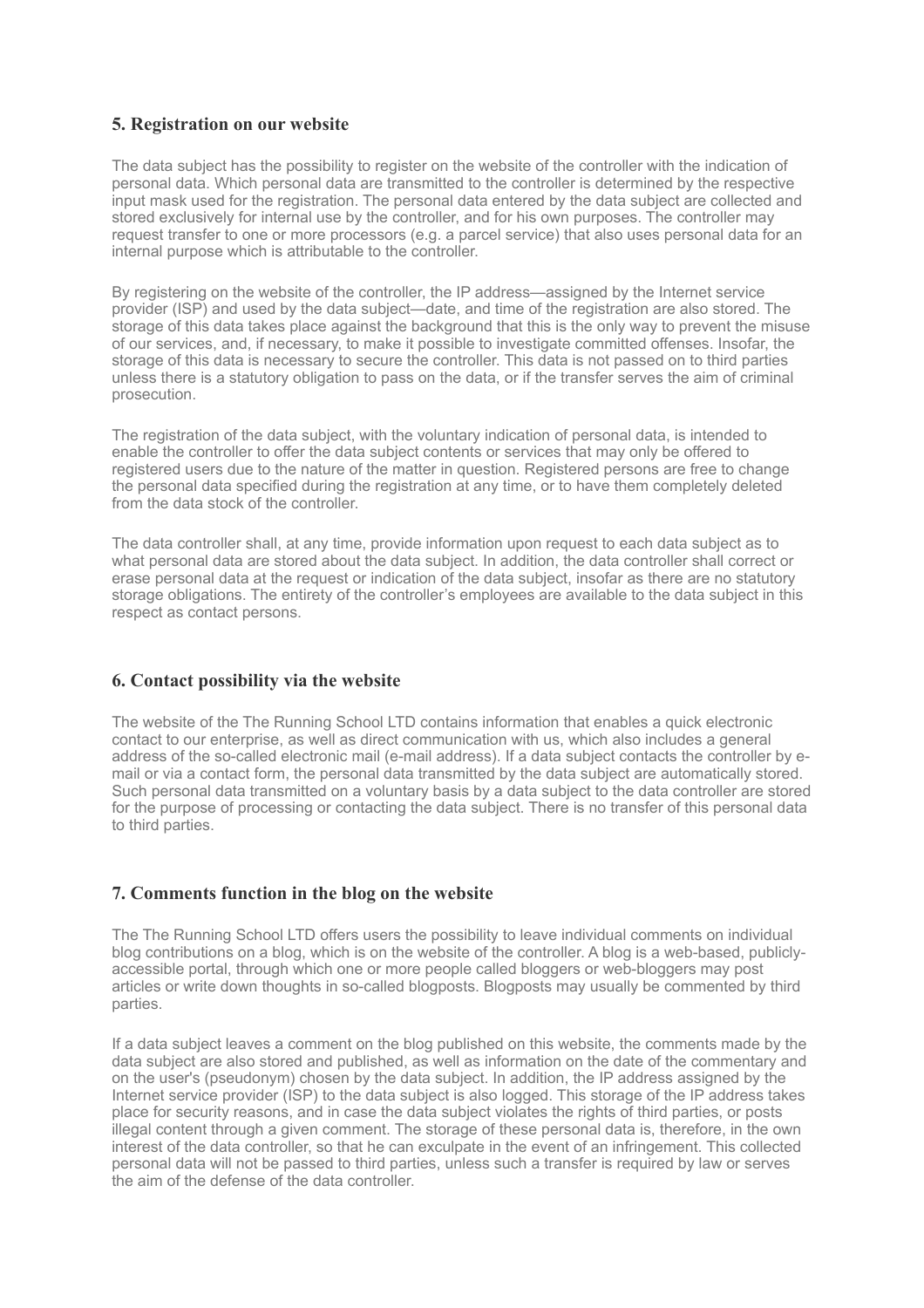### **8. Routine erasure and blocking of personal data**

The data controller shall process and store the personal data of the data subject only for the period necessary to achieve the purpose of storage, or as far as this is granted by the European legislator or other legislators in laws or regulations to which the controller is subject to.

If the storage purpose is not applicable, or if a storage period prescribed by the European legislator or another competent legislator expires, the personal data are routinely blocked or erased in accordance with legal requirements.

#### **9. Rights of the data subject**

### • **a) Right of confirmation**

Each data subject shall have the right granted by the European legislator to obtain from the controller the confirmation as to whether or not personal data concerning him or her are being processed. If a data subject wishes to avail himself of this right of confirmation, he or she may, at any time, contact any employee of the controller.

### • **b) Right of access**

Each data subject shall have the right granted by the European legislator to obtain from the controller free information about his or her personal data stored at any time and a copy of this information. Furthermore, the European directives and regulations grant the data subject access to the following information:

- o the purposes of the processing;
- o the categories of personal data concerned;
- $\circ$  the recipients or categories of recipients to whom the personal data have been or will be disclosed, in particular recipients in third countries or international organisations;
- $\circ$  where possible, the envisaged period for which the personal data will be stored, or, if not possible, the criteria used to determine that period;
- o the existence of the right to request from the controller rectification or erasure of personal data, or restriction of processing of personal data concerning the data subject, or to object to such processing;
- $\circ$  the existence of the right to lodge a complaint with a supervisory authority;
- $\circ$  where the personal data are not collected from the data subject, any available information as to their source;
- the existence of automated decision-making, including profiling, referred to in Article 22(1) and (4) of the GDPR and, at least in those cases, meaningful information about the logic involved, as well as the significance and envisaged consequences of such processing for the data subject.

Furthermore, the data subject shall have a right to obtain information as to whether personal data are transferred to a third country or to an international organisation. Where this is the case, the data subject shall have the right to be informed of the appropriate safeguards relating to the transfer.

If a data subject wishes to avail himself of this right of access, he or she may, at any time, contact any employee of the controller.

# • **c) Right to rectification**

Each data subject shall have the right granted by the European legislator to obtain from the controller without undue delay the rectification of inaccurate personal data concerning him or her. Taking into account the purposes of the processing, the data subject shall have the right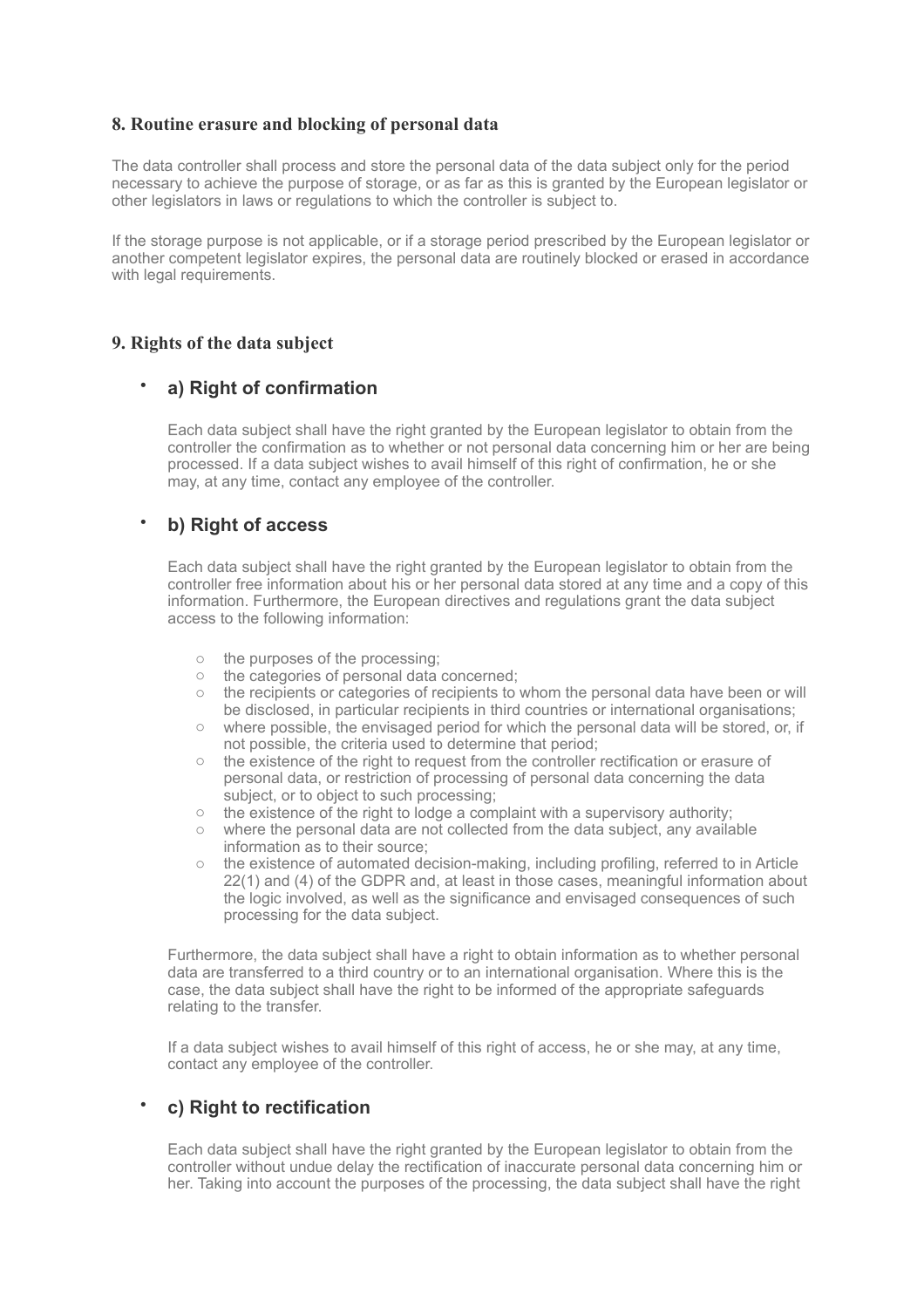to have incomplete personal data completed, including by means of providing a supplementary statement.

If a data subject wishes to exercise this right to rectification, he or she may, at any time, contact any employee of the controller.

# • **d) Right to erasure (Right to be forgotten)**

Each data subject shall have the right granted by the European legislator to obtain from the controller the erasure of personal data concerning him or her without undue delay, and the controller shall have the obligation to erase personal data without undue delay where one of the following grounds applies, as long as the processing is not necessary:

- $\circ$  The personal data are no longer necessary in relation to the purposes for which they were collected or otherwise processed.
- o The data subject withdraws consent to which the processing is based according to point (a) of Article 6(1) of the GDPR, or point (a) of Article 9(2) of the GDPR, and where there is no other legal ground for the processing.
- $\circ$  The data subject objects to the processing pursuant to Article 21(1) of the GDPR and there are no overriding legitimate grounds for the processing, or the data subject objects to the processing pursuant to Article 21(2) of the GDPR.
- o The personal data have been unlawfully processed.
- o The personal data must be erased for compliance with a legal obligation in Union or Member State law to which the controller is subject.
- $\circ$  The personal data have been collected in relation to the offer of information society services referred to in Article 8(1) of the GDPR.

If one of the aforementioned reasons applies, and a data subject wishes to request the erasure of personal data stored by the The Running School LTD, he or she may, at any time, contact any employee of the controller. An employee of The Running School LTD shall promptly ensure that the erasure request is complied with immediately.

Where the controller has made personal data public and is obliged pursuant to Article 17(1) to erase the personal data, the controller, taking account of available technology and the cost of implementation, shall take reasonable steps, including technical measures, to inform other controllers processing the personal data that the data subject has requested erasure by such controllers of any links to, or copy or replication of, those personal data, as far as processing is not required. An employees of the The Running School LTD will arrange the necessary measures in individual cases.

# • **e) Right of restriction of processing**

Each data subject shall have the right granted by the European legislator to obtain from the controller restriction of processing where one of the following applies:

- $\circ$  The accuracy of the personal data is contested by the data subject, for a period enabling the controller to verify the accuracy of the personal data.
- $\circ$  The processing is unlawful and the data subject opposes the erasure of the personal data and requests instead the restriction of their use instead.
- o The controller no longer needs the personal data for the purposes of the processing, but they are required by the data subject for the establishment, exercise or defence of legal claims.
- The data subject has objected to processing pursuant to Article 21(1) of the GDPR pending the verification whether the legitimate grounds of the controller override those of the data subject.

If one of the aforementioned conditions is met, and a data subject wishes to request the restriction of the processing of personal data stored by the The Running School LTD, he or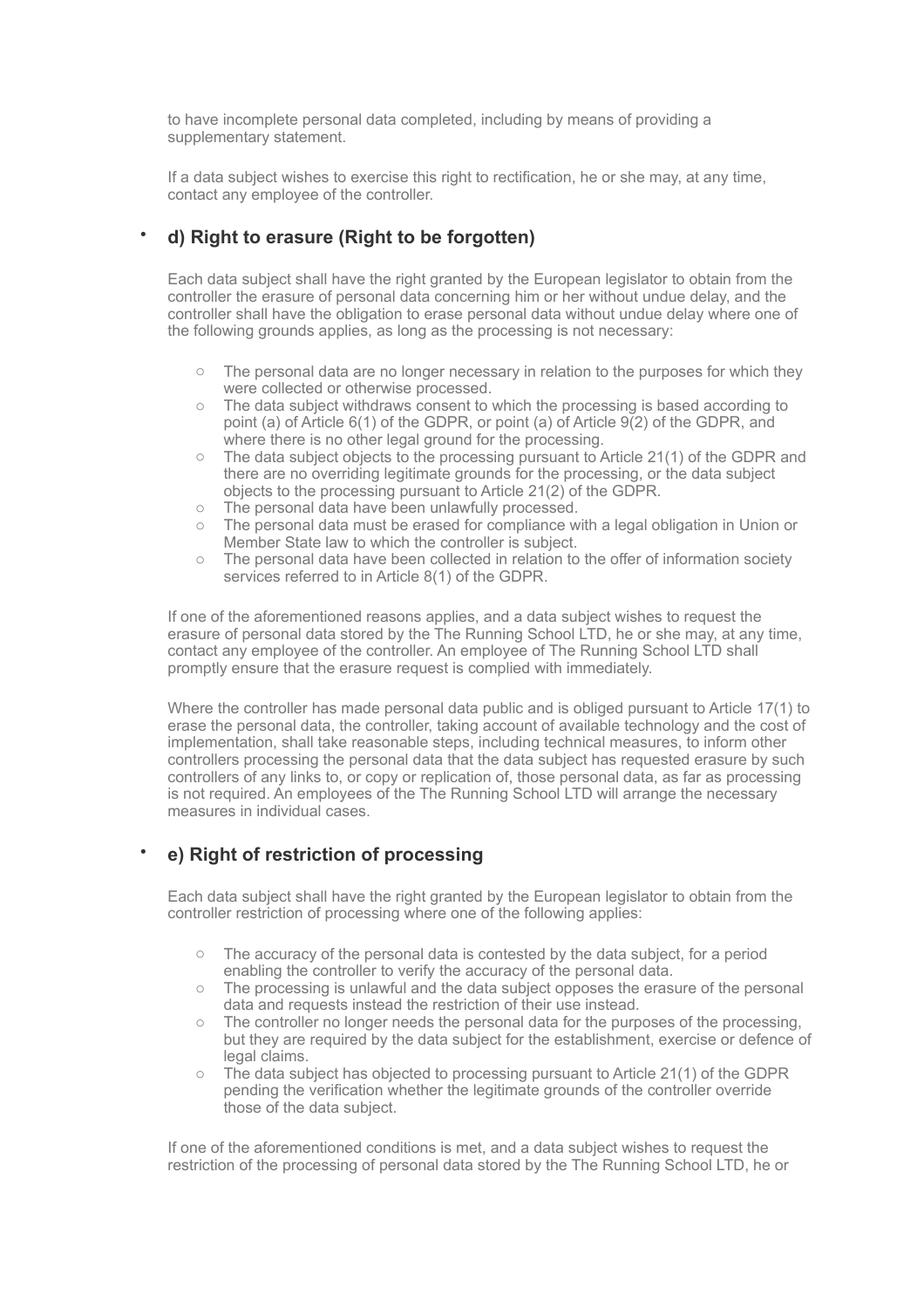she may at any time contact any employee of the controller. The employee of the The Running School LTD will arrange the restriction of the processing.

### • **f) Right to data portability**

Each data subject shall have the right granted by the European legislator, to receive the personal data concerning him or her, which was provided to a controller, in a structured, commonly used and machine-readable format. He or she shall have the right to transmit those data to another controller without hindrance from the controller to which the personal data have been provided, as long as the processing is based on consent pursuant to point (a) of Article 6(1) of the GDPR or point (a) of Article 9(2) of the GDPR, or on a contract pursuant to point (b) of Article 6(1) of the GDPR, and the processing is carried out by automated means, as long as the processing is not necessary for the performance of a task carried out in the public interest or in the exercise of official authority vested in the controller.

Furthermore, in exercising his or her right to data portability pursuant to Article 20(1) of the GDPR, the data subject shall have the right to have personal data transmitted directly from one controller to another, where technically feasible and when doing so does not adversely affect the rights and freedoms of others.

In order to assert the right to data portability, the data subject may at any time contact any employee of the The Running School LTD.

# • **g) Right to object**

Each data subject shall have the right granted by the European legislator to object, on grounds relating to his or her particular situation, at any time, to processing of personal data concerning him or her, which is based on point (e) or (f) of Article 6(1) of the GDPR. This also applies to profiling based on these provisions.

The The Running School LTD shall no longer process the personal data in the event of the objection, unless we can demonstrate compelling legitimate grounds for the processing which override the interests, rights and freedoms of the data subject, or for the establishment, exercise or defence of legal claims.

If the The Running School LTD processes personal data for direct marketing purposes, the data subject shall have the right to object at any time to processing of personal data concerning him or her for such marketing. This applies to profiling to the extent that it is related to such direct marketing. If the data subject objects to the The Running School LTD to the processing for direct marketing purposes, the The Running School LTD will no longer process the personal data for these purposes.

In addition, the data subject has the right, on grounds relating to his or her particular situation, to object to processing of personal data concerning him or her by the The Running School LTD for scientific or historical research purposes, or for statistical purposes pursuant to Article 89(1) of the GDPR, unless the processing is necessary for the performance of a task carried out for reasons of public interest.

In order to exercise the right to object, the data subject may contact any employee of the The Running School LTD. In addition, the data subject is free in the context of the use of information society services, and notwithstanding Directive 2002/58/EC, to use his or her right to object by automated means using technical specifications.

#### • **h) Automated individual decision-making, including profiling**

Each data subject shall have the right granted by the European legislator not to be subject to a decision based solely on automated processing, including profiling, which produces legal effects concerning him or her, or similarly significantly affects him or her, as long as the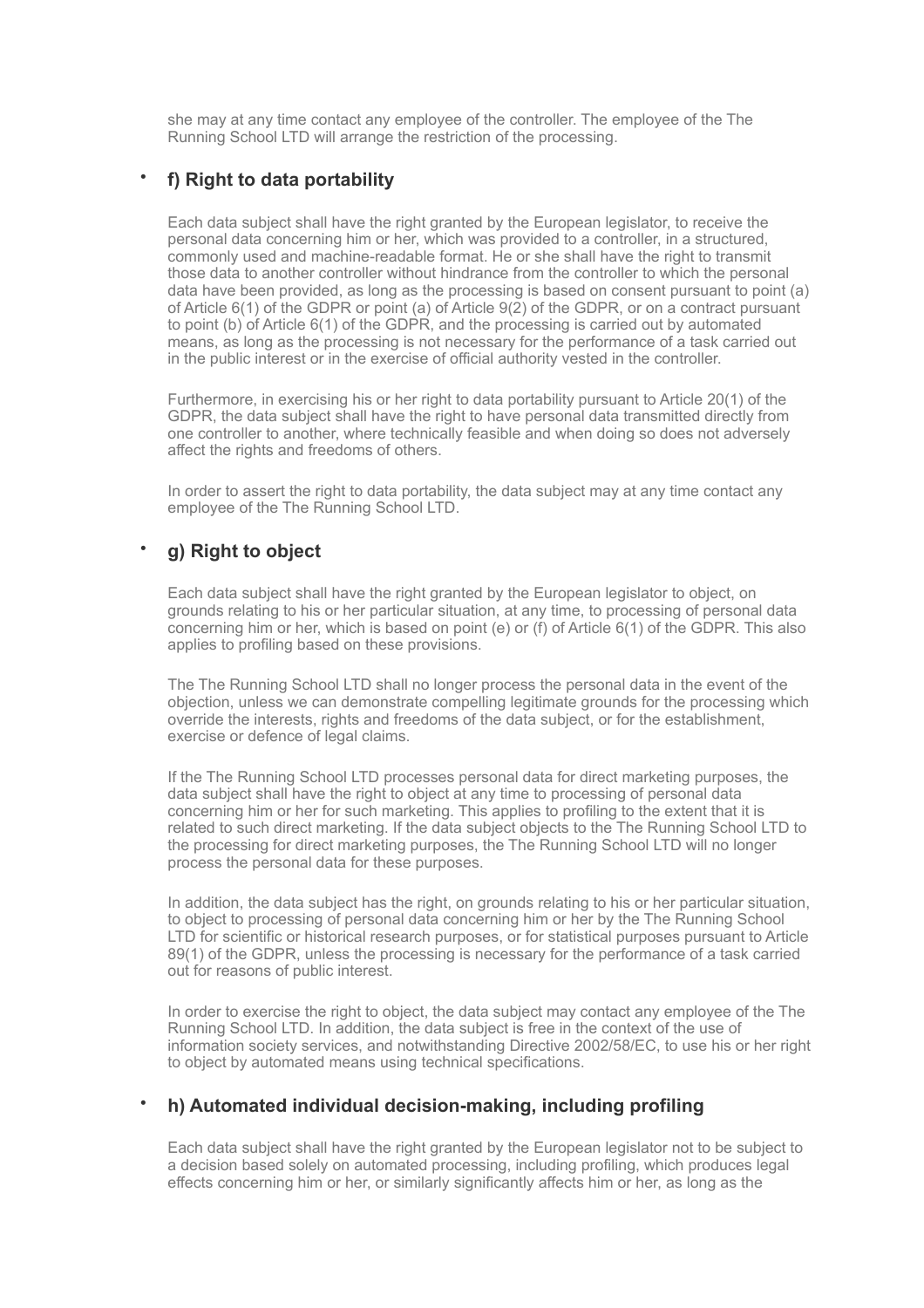decision (1) is not is necessary for entering into, or the performance of, a contract between the data subject and a data controller, or (2) is not authorised by Union or Member State law to which the controller is subject and which also lays down suitable measures to safeguard the data subject's rights and freedoms and legitimate interests, or (3) is not based on the data subject's explicit consent.

If the decision (1) is necessary for entering into, or the performance of, a contract between the data subject and a data controller, or (2) it is based on the data subject's explicit consent, the The Running School LTD shall implement suitable measures to safeguard the data subject's rights and freedoms and legitimate interests, at least the right to obtain human intervention on the part of the controller, to express his or her point of view and contest the decision.

If the data subject wishes to exercise the rights concerning automated individual decisionmaking, he or she may, at any time, contact any employee of the The Running School LTD.

#### • **i) Right to withdraw data protection consent**

Each data subject shall have the right granted by the European legislator to withdraw his or her consent to processing of his or her personal data at any time.

If the data subject wishes to exercise the right to withdraw the consent, he or she may, at any time, contact any employee of the The Running School LTD.

#### **10. Data protection for applications and the application procedures**

The data controller shall collect and process the personal data of applicants for the purpose of the processing of the application procedure. The processing may also be carried out electronically. This is the case, in particular, if an applicant submits corresponding application documents by e-mail or by means of a web form on the website to the controller. If the data controller concludes an employment contract with an applicant, the submitted data will be stored for the purpose of processing the employment relationship in compliance with legal requirements. If no employment contract is concluded with the applicant by the controller, the application documents shall be automatically erased two months after notification of the refusal decision, provided that no other legitimate interests of the controller are opposed to the erasure. Other legitimate interest in this relation is, e.g. a burden of proof in a procedure under the General Equal Treatment Act (AGG).

#### **11. Data protection provisions about the application and use of Facebook**

On this website, the controller has integrated components of the enterprise Facebook. Facebook is a social network.

A social network is a place for social meetings on the Internet, an online community, which usually allows users to communicate with each other and interact in a virtual space. A social network may serve as a platform for the exchange of opinions and experiences, or enable the Internet community to provide personal or business-related information. Facebook allows social network users to include the creation of private profiles, upload photos, and network through friend requests.

The operating company of Facebook is Facebook, Inc., 1 Hacker Way, Menlo Park, CA 94025, United States. If a person lives outside of the United States or Canada, the controller is the Facebook Ireland Ltd., 4 Grand Canal Square, Grand Canal Harbour, Dublin 2, Ireland.

With each call-up to one of the individual pages of this Internet website, which is operated by the controller and into which a Facebook component (Facebook plug-ins) was integrated, the web browser on the information technology system of the data subject is automatically prompted to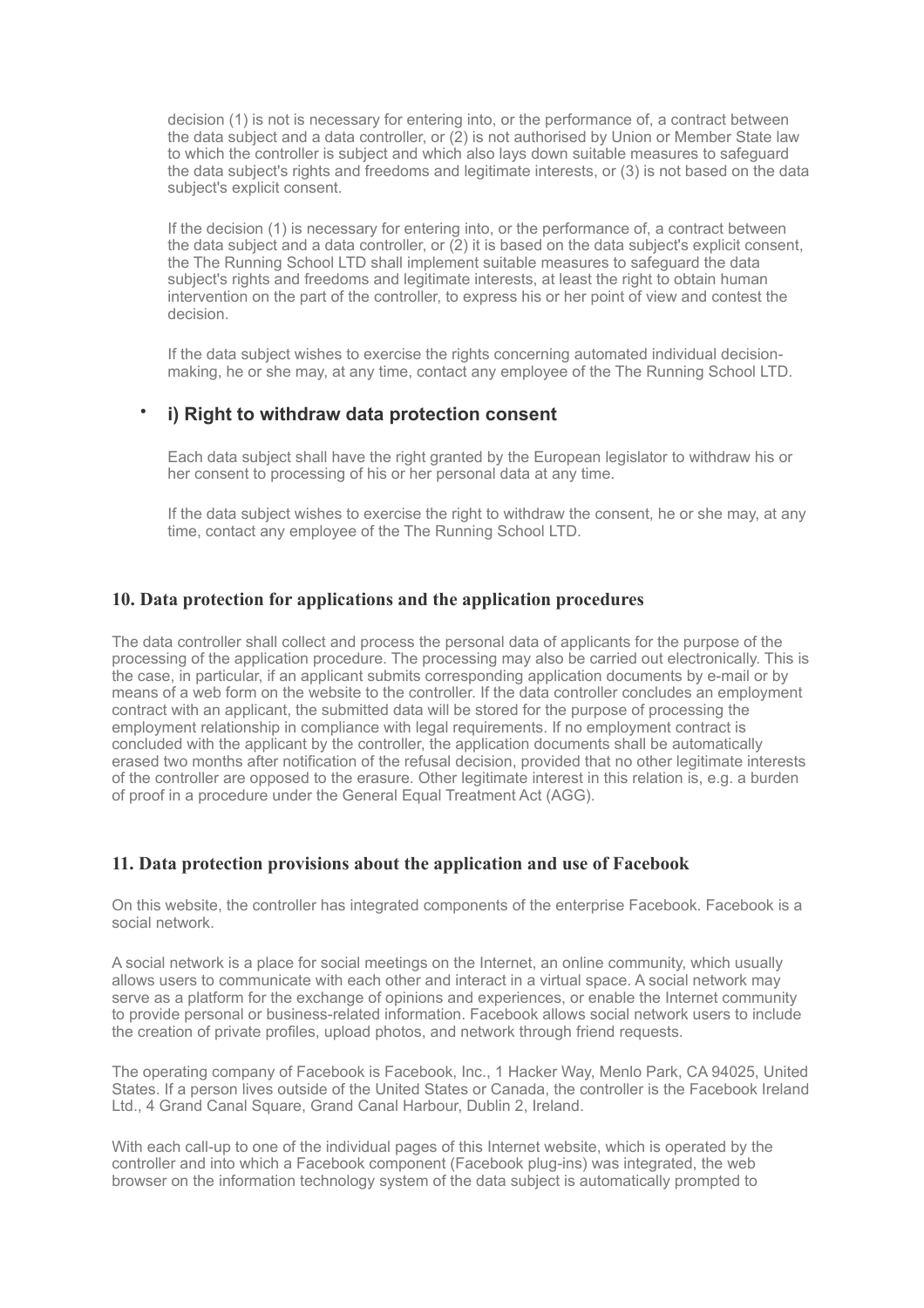download display of the corresponding Facebook component from Facebook through the Facebook component. An overview of all the Facebook Plug-ins may be accessed under https:// developers.facebook.com/docs/plugins/. During the course of this technical procedure, Facebook is made aware of what specific sub-site of our website was visited by the data subject.

If the data subject is logged in at the same time on Facebook, Facebook detects with every call-up to our website by the data subject—and for the entire duration of their stay on our Internet site—which specific sub-site of our Internet page was visited by the data subject. This information is collected through the Facebook component and associated with the respective Facebook account of the data subject. If the data subject clicks on one of the Facebook buttons integrated into our website, e.g. the "Like" button, or if the data subject submits a comment, then Facebook matches this information with the personal Facebook user account of the data subject and stores the personal data.

Facebook always receives, through the Facebook component, information about a visit to our website by the data subject, whenever the data subject is logged in at the same time on Facebook during the time of the call-up to our website. This occurs regardless of whether the data subject clicks on the Facebook component or not. If such a transmission of information to Facebook is not desirable for the data subject, then he or she may prevent this by logging off from their Facebook account before a call-up to our website is made.

The data protection guideline published by Facebook, which is available at https://facebook.com/ about/privacy/, provides information about the collection, processing and use of personal data by Facebook. In addition, it is explained there what setting options Facebook offers to protect the privacy of the data subject. In addition, different configuration options are made available to allow the elimination of data transmission to Facebook. These applications may be used by the data subject to eliminate a data transmission to Facebook.

#### **12. Data protection provisions about the application and use of Google Analytics (with anonymization function)**

On this website, the controller has integrated the component of Google Analytics (with the anonymizer function). Google Analytics is a web analytics service. Web analytics is the collection, gathering, and analysis of data about the behavior of visitors to websites. A web analysis service collects, inter alia, data about the website from which a person has come (the so-called referrer), which sub-pages were visited, or how often and for what duration a sub-page was viewed. Web analytics are mainly used for the optimization of a website and in order to carry out a cost-benefit analysis of Internet advertising.

The operator of the Google Analytics component is Google Ireland Limited, Gordon House, Barrow Street, Dublin, D04 E5W5, Ireland.

For the web analytics through Google Analytics the controller uses the application " gat. \_anonymizeIp". By means of this application the IP address of the Internet connection of the data subject is abridged by Google and anonymised when accessing our websites from a Member State of the European Union or another Contracting State to the Agreement on the European Economic Area.

The purpose of the Google Analytics component is to analyze the traffic on our website. Google uses the collected data and information, inter alia, to evaluate the use of our website and to provide online reports, which show the activities on our websites, and to provide other services concerning the use of our Internet site for us.

Google Analytics places a cookie on the information technology system of the data subject. The definition of cookies is explained above. With the setting of the cookie, Google is enabled to analyze the use of our website. With each call-up to one of the individual pages of this Internet site, which is operated by the controller and into which a Google Analytics component was integrated, the Internet browser on the information technology system of the data subject will automatically submit data through the Google Analytics component for the purpose of online advertising and the settlement of commissions to Google. During the course of this technical procedure, the enterprise Google gains knowledge of personal information, such as the IP address of the data subject, which serves Google,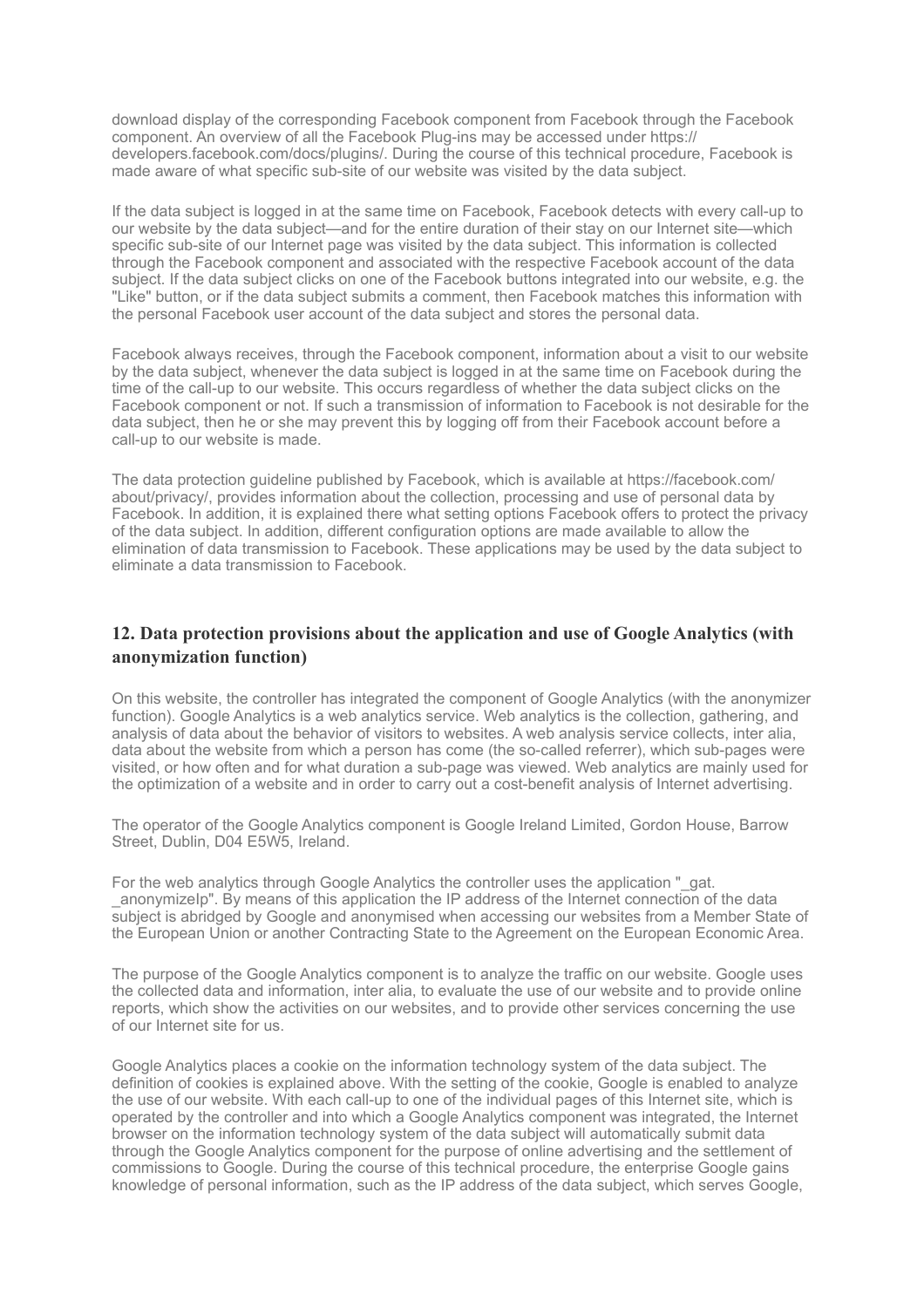inter alia, to understand the origin of visitors and clicks, and subsequently create commission settlements.

The cookie is used to store personal information, such as the access time, the location from which the access was made, and the frequency of visits of our website by the data subject. With each visit to our Internet site, such personal data, including the IP address of the Internet access used by the data subject, will be transmitted to Google in the United States of America. These personal data are stored by Google in the United States of America. Google may pass these personal data collected through the technical procedure to third parties.

The data subject may, as stated above, prevent the setting of cookies through our website at any time by means of a corresponding adjustment of the web browser used and thus permanently deny the setting of cookies. Such an adjustment to the Internet browser used would also prevent Google Analytics from setting a cookie on the information technology system of the data subject. In addition, cookies already in use by Google Analytics may be deleted at any time via a web browser or other software programs.

In addition, the data subject has the possibility of objecting to a collection of data that are generated by Google Analytics, which is related to the use of this website, as well as the processing of this data by Google and the chance to preclude any such. For this purpose, the data subject must download a browser add-on under the link https://tools.google.com/dlpage/gaoptout and install it. This browser add-on tells Google Analytics through a JavaScript, that any data and information about the visits of Internet pages may not be transmitted to Google Analytics. The installation of the browser add-ons is considered an objection by Google. If the information technology system of the data subject is later deleted, formatted, or newly installed, then the data subject must reinstall the browser add-ons to disable Google Analytics. If the browser add-on was uninstalled by the data subject or any other person who is attributable to their sphere of competence, or is disabled, it is possible to execute the reinstallation or reactivation of the browser add-ons.

Further information and the applicable data protection provisions of Google may be retrieved under https://www.google.com/intl/en/policies/privacy/ and under http://www.google.com/analytics/terms/ us.html. Google Analytics is further explained under the following Link https://www.google.com/ analytics/.

#### **13. Data protection provisions about the application and use of Instagram**

On this website, the controller has integrated components of the service Instagram. Instagram is a service that may be qualified as an audiovisual platform, which allows users to share photos and videos, as well as disseminate such data in other social networks.

The operating company of the services offered by Instagram is Facebook Ireland Ltd., 4 Grand Canal Square, Grand Canal Harbour, Dublin 2 Ireland.

With each call-up to one of the individual pages of this Internet site, which is operated by the controller and on which an Instagram component (Insta button) was integrated, the Internet browser on the information technology system of the data subject is automatically prompted to the download of a display of the corresponding Instagram component of Instagram. During the course of this technical procedure, Instagram becomes aware of what specific sub-page of our website was visited by the data subject.

If the data subject is logged in at the same time on Instagram, Instagram detects with every call-up to our website by the data subject—and for the entire duration of their stay on our Internet site—which specific sub-page of our Internet page was visited by the data subject. This information is collected through the Instagram component and is associated with the respective Instagram account of the data subject. If the data subject clicks on one of the Instagram buttons integrated on our website, then Instagram matches this information with the personal Instagram user account of the data subject and stores the personal data.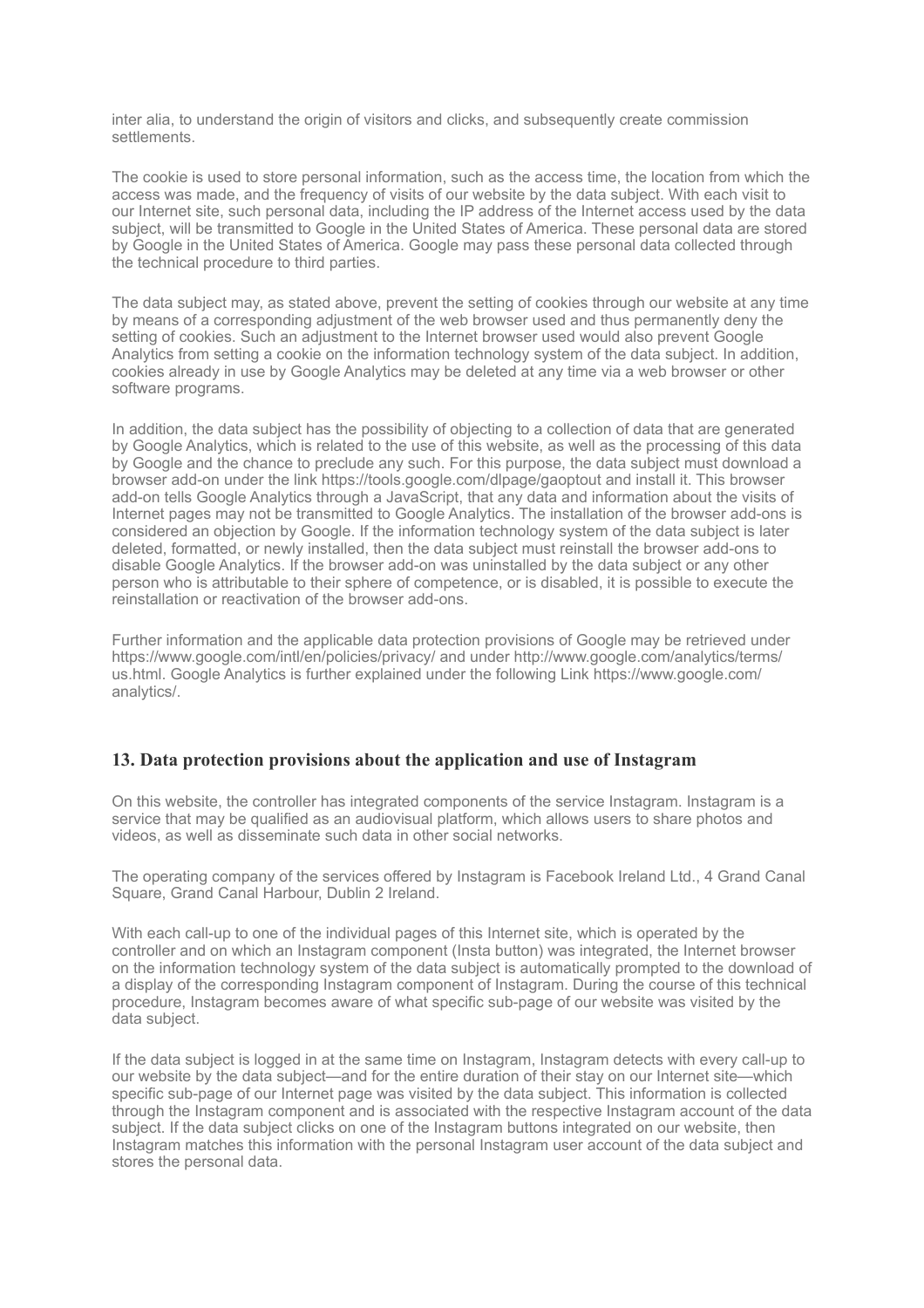Instagram receives information via the Instagram component that the data subject has visited our website provided that the data subject is logged in at Instagram at the time of the call to our website. This occurs regardless of whether the person clicks on the Instagram button or not. If such a transmission of information to Instagram is not desirable for the data subject, then he or she can prevent this by logging off from their Instagram account before a call-up to our website is made.

Further information and the applicable data protection provisions of Instagram may be retrieved under https://help.instagram.com/155833707900388 and https://www.instagram.com/about/legal/privacy/.

#### **14. Data protection provisions about the application and use of Jetpack for WordPress**

On this website, the controller has integrated Jetpack. Jetpack is a WordPress plug-in, which provides additional features to the operator of a website based on WordPress. Jetpack allows the Internet site operator, inter alia, an overview of the visitors of the site. By displaying related posts and publications, or the ability to share content on the page, it is also possible to increase visitor numbers. In addition, security features are integrated into Jetpack, so a Jetpack-using site is better protected against bruteforce attacks. Jetpack also optimizes and accelerates the loading of images on the website.

The operating company of Jetpack Plug-Ins for WordPress is the Aut O'Mattic A8C Ireland Ltd., Business Centre, No.1 Lower Mayor Street, International Financial Services Centre, Dublin 1, Ireland.

Jetpack sets a cookie on the information technology system used by the data subject. The definition of cookies is explained above. With each call-up to one of the individual pages of this Internet site, which is operated by the controller and on which a Jetpack component was integrated, the Internet browser on the information technology system of the data subject is automatically prompted to submit data through the Jetpack component for analysis purposes to Automattic. During the course of this technical procedure Automattic receives data that is used to create an overview of website visits. The data obtained in this way serves the analysis of the behaviour of the data subject, which has access to the Internet page of the controller and is analyzed with the aim to optimize the website. The data collected through the Jetpack component is not used to identify the data subject without a prior obtaining of a separate express consent of the data subject. The data comes also to the notice of Quantcast. Quantcast uses the data for the same purposes as Automattic.

The data subject can, as stated above, prevent the setting of cookies through our website at any time by means of a corresponding adjustment of the web browser used and thus permanently deny the setting of cookies. Such an adjustment to the Internet browser used would also prevent Automattic/ Quantcast from setting a cookie on the information technology system of the data subject. In addition, cookies already in use by Automattic/Quantcast may be deleted at any time via a web browser or other software programs.

In addition, the data subject has the possibility of objecting to a collection of data relating to a use of this Internet site that are generated by the Jetpack cookie as well as the processing of these data by Automattic/Quantcast and the chance to preclude any such. For this purpose, the data subject must press the 'opt-out' button under the link https://www.quantcast.com/opt-out/ which sets an opt-out cookie. The opt-out cookie set with this purpose is placed on the information technology system used by the data subject. If the cookies are deleted on the system of the data subject, then the data subject must call up the link again and set a new opt-out cookie.

With the setting of the opt-out cookie, however, the possibility exists that the websites of the controller are not fully usable anymore by the data subject.

The applicable data protection provisions of Automattic may be accessed under https:// automattic.com/privacy/. The applicable data protection provisions of Quantcast can be accessed under https://www.quantcast.com/privacy/.

#### **15. Data protection provisions about the application and use of LinkedIn**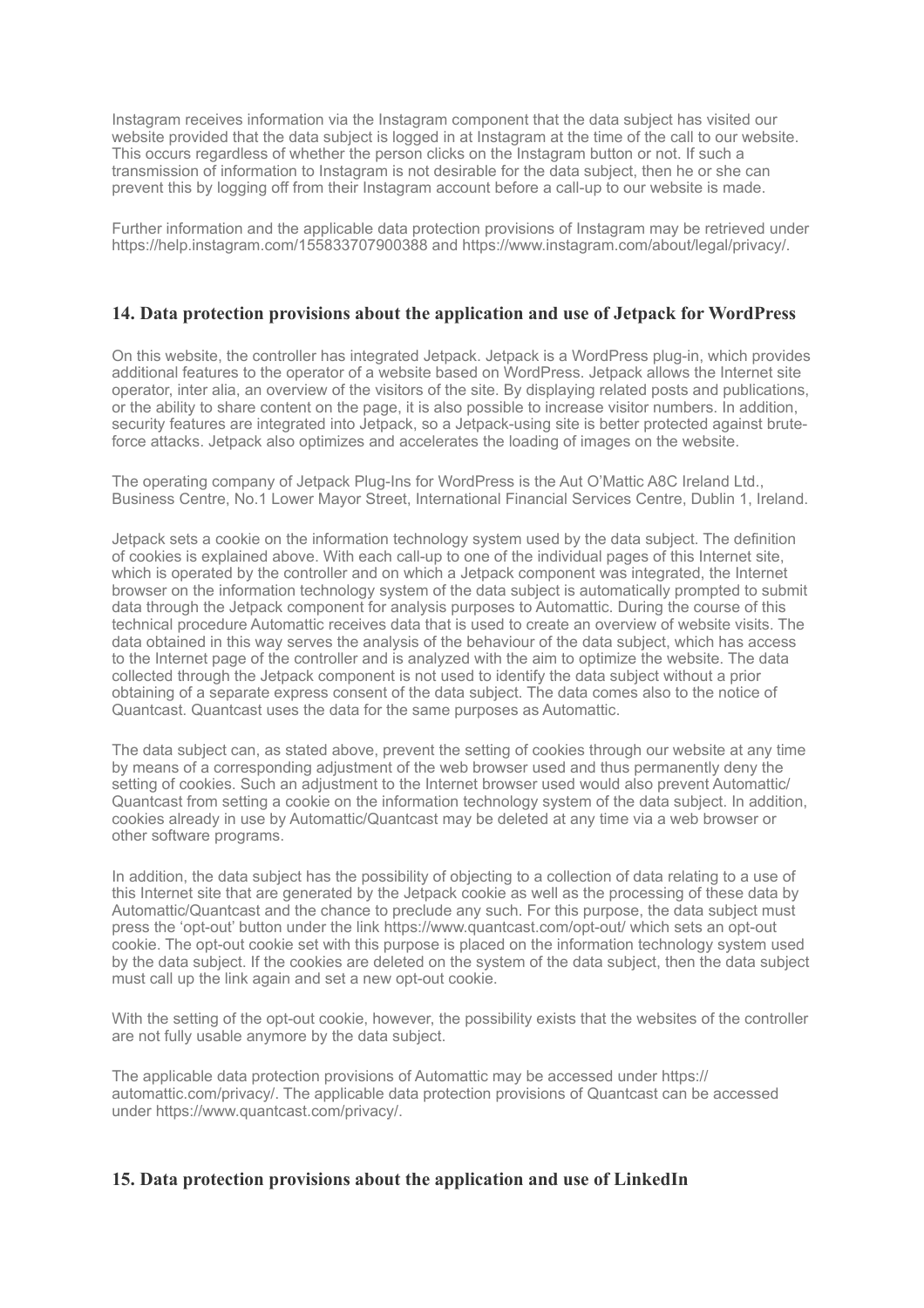The controller has integrated components of the LinkedIn Corporation on this website. LinkedIn is a web-based social network that enables users with existing business contacts to connect and to make new business contacts. Over 400 million registered people in more than 200 countries use LinkedIn. Thus, LinkedIn is currently the largest platform for business contacts and one of the most visited websites in the world.

The operating company of LinkedIn is LinkedIn Corporation, 2029 Stierlin Court Mountain View, CA 94043, UNITED STATES. For privacy matters outside of the UNITED STATES LinkedIn Ireland. Privacy Policy Issues, Wilton Plaza, Wilton Place, Dublin 2, Ireland, is responsible.

With each call-up to one of the individual pages of this Internet site, which is operated by the controller and on which a LinkedIn component (LinkedIn plug-in) was integrated, the Internet browser on the information technology system of the data subject is automatically prompted to the download of a display of the corresponding LinkedIn component of LinkedIn. Further information about the LinkedIn plug-in may be accessed under https://developer.linkedin.com/plugins. During the course of this technical procedure, LinkedIn gains knowledge of what specific sub-page of our website was visited by the data subject.

If the data subject is logged in at the same time on LinkedIn, LinkedIn detects with every call-up to our website by the data subject—and for the entire duration of their stay on our Internet site—which specific sub-page of our Internet page was visited by the data subject. This information is collected through the LinkedIn component and associated with the respective LinkedIn account of the data subject. If the data subject clicks on one of the LinkedIn buttons integrated on our website, then LinkedIn assigns this information to the personal LinkedIn user account of the data subject and stores the personal data.

LinkedIn receives information via the LinkedIn component that the data subject has visited our website, provided that the data subject is logged in at LinkedIn at the time of the call-up to our website. This occurs regardless of whether the person clicks on the LinkedIn button or not. If such a transmission of information to LinkedIn is not desirable for the data subject, then he or she may prevent this by logging off from their LinkedIn account before a call-up to our website is made.

LinkedIn provides under https://www.linkedin.com/psettings/guest-controls the possibility to unsubscribe from e-mail messages, SMS messages and targeted ads, as well as the ability to manage ad settings. LinkedIn also uses affiliates such as Eire, Google Analytics, BlueKai, DoubleClick, Nielsen, Comscore, Eloqua, and Lotame. The setting of such cookies may be denied under https://www.linkedin.com/legal/cookie-policy. The applicable privacy policy for LinkedIn is available under https://www.linkedin.com/legal/privacy-policy. The LinkedIn Cookie Policy is available under https://www.linkedin.com/legal/cookie-policy.

#### **16. Data protection provisions about the application and use of Twitter**

On this website, the controller has integrated components of Twitter. Twitter is a multilingual, publiclyaccessible microblogging service on which users may publish and spread so-called 'tweets,' e.g. short messages, which are limited to 280 characters. These short messages are available for everyone, including those who are not logged on to Twitter. The tweets are also displayed to so-called followers of the respective user. Followers are other Twitter users who follow a user's tweets. Furthermore, Twitter allows you to address a wide audience via hashtags, links or retweets.

The operating company of Twitter is Twitter International Company, One Cumberland Place, Fenian Street Dublin 2, D02 AX07, Ireland.

With each call-up to one of the individual pages of this Internet site, which is operated by the controller and on which a Twitter component (Twitter button) was integrated, the Internet browser on the information technology system of the data subject is automatically prompted to download a display of the corresponding Twitter component of Twitter. Further information about the Twitter buttons is available under https://about.twitter.com/de/resources/buttons. During the course of this technical procedure, Twitter gains knowledge of what specific sub-page of our website was visited by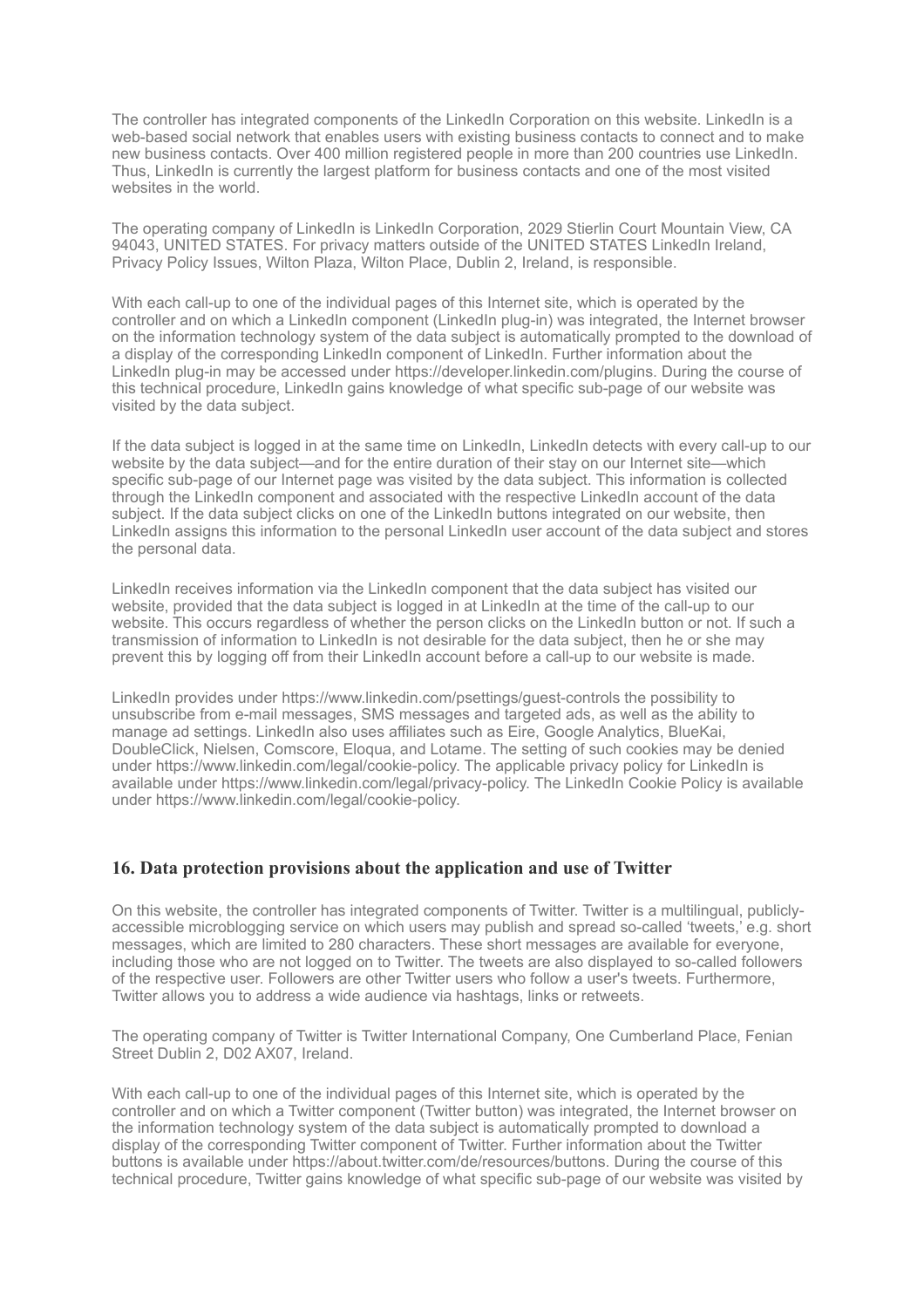the data subject. The purpose of the integration of the Twitter component is a retransmission of the contents of this website to allow our users to introduce this web page to the digital world and increase our visitor numbers.

If the data subject is logged in at the same time on Twitter, Twitter detects with every call-up to our website by the data subject and for the entire duration of their stay on our Internet site which specific sub-page of our Internet page was visited by the data subject. This information is collected through the Twitter component and associated with the respective Twitter account of the data subject. If the data subject clicks on one of the Twitter buttons integrated on our website, then Twitter assigns this information to the personal Twitter user account of the data subject and stores the personal data.

Twitter receives information via the Twitter component that the data subject has visited our website, provided that the data subject is logged in on Twitter at the time of the call-up to our website. This occurs regardless of whether the person clicks on the Twitter component or not. If such a transmission of information to Twitter is not desirable for the data subject, then he or she may prevent this by logging off from their Twitter account before a call-up to our website is made.

The applicable data protection provisions of Twitter may be accessed under https://twitter.com/ privacy?lang=en.

#### **17. Data protection provisions about the application and use of YouTube**

On this website, the controller has integrated components of YouTube. YouTube is an Internet video portal that enables video publishers to set video clips and other users free of charge, which also provides free viewing, review and commenting on them. YouTube allows you to publish all kinds of videos, so you can access both full movies and TV broadcasts, as well as music videos, trailers, and videos made by users via the Internet portal.

The operating company of YouTube is Google Ireland Limited, Gordon House, Barrow Street, Dublin, D04 E5W5, Ireland.

With each call-up to one of the individual pages of this Internet site, which is operated by the controller and on which a YouTube component (YouTube video) was integrated, the Internet browser on the information technology system of the data subject is automatically prompted to download a display of the corresponding YouTube component. Further information about YouTube may be obtained under https://www.youtube.com/yt/about/en/. During the course of this technical procedure, YouTube and Google gain knowledge of what specific sub-page of our website was visited by the data subject.

If the data subject is logged in on YouTube, YouTube recognizes with each call-up to a sub-page that contains a YouTube video, which specific sub-page of our Internet site was visited by the data subject. This information is collected by YouTube and Google and assigned to the respective YouTube account of the data subject.

YouTube and Google will receive information through the YouTube component that the data subject has visited our website, if the data subject at the time of the call to our website is logged in on YouTube; this occurs regardless of whether the person clicks on a YouTube video or not. If such a transmission of this information to YouTube and Google is not desirable for the data subject, the delivery may be prevented if the data subject logs off from their own YouTube account before a call-up to our website is made.

YouTube's data protection provisions, available at https://www.google.com/intl/en/policies/privacy/, provide information about the collection, processing and use of personal data by YouTube and Google.

#### **18. Legal basis for the processing**